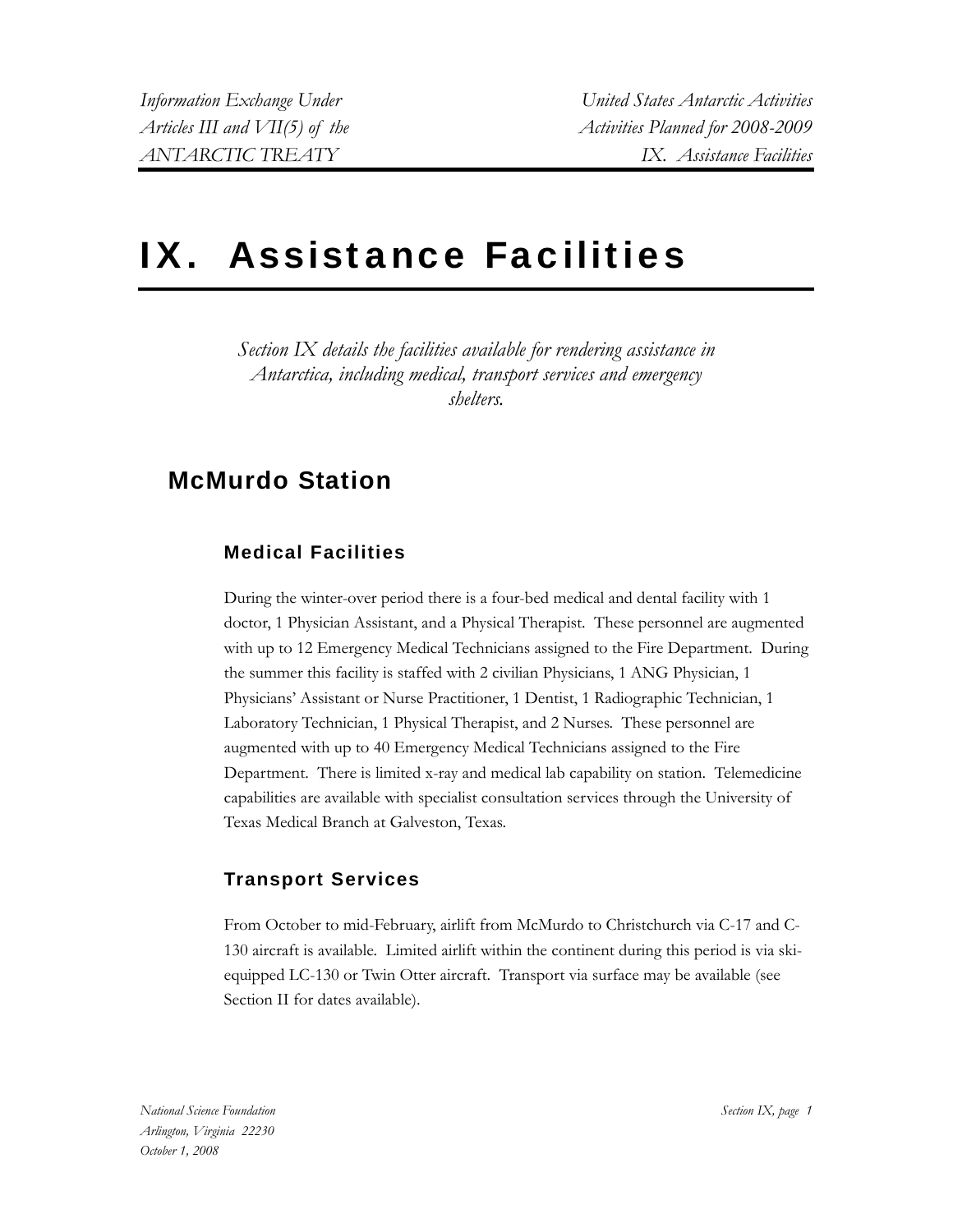#### **Available Shelter**

Over 90 covered structures are available at McMurdo Station.

## **Amundsen-Scott South Pole Station**

#### **Medical Facilities**

One civilian doctor and one Physician Assistant are on-station at South Pole year round. There is limited x-ray and medical lab capability on station. Telemedicine capabilities are available with specialist consultation services through the University of Texas Medical Branch at Galveston, Texas, hours subject to satellite availability.

### **Transport Services**

LC-130 aircraft are available only on-call from McMurdo Station from November to mid-February.

#### **Available Shelter**

South Pole Station consists of a large elevated structure, of which all wings currently are operational.

From November through mid-February, additional seasonal-use buildings and tent structures are available.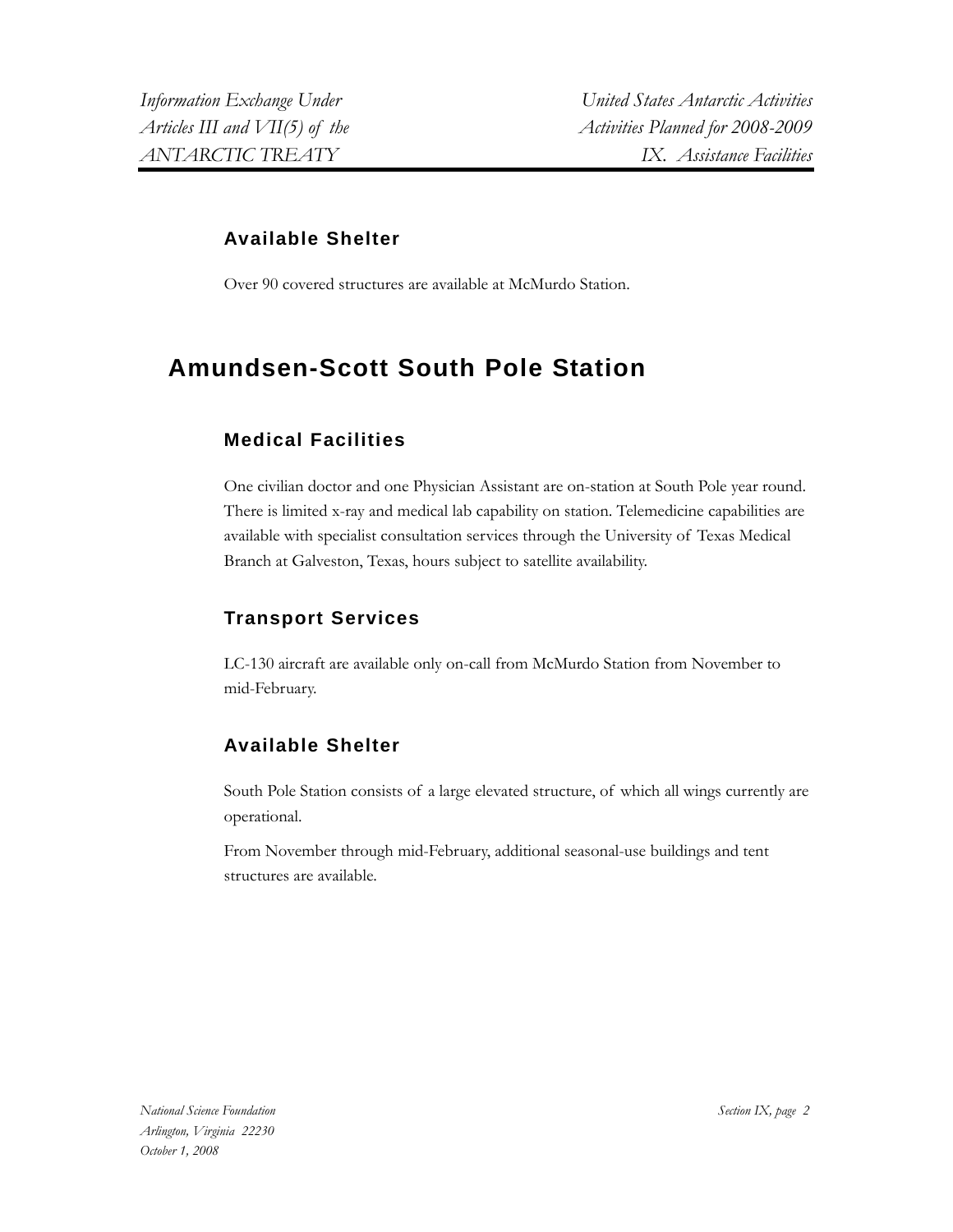*Information Exchange Under United States Antarctic Activities*  Articles III and VII(5) of the Activities Planned for 2008-2009 *ANTARCTIC TREATY IX. Assistance Facilities* 

## **Palmer Station**

### **Medical Facilities**

One civilian doctor is assigned to Palmer Station year round. There is limited x-ray and medical lab capability on station. Telemedicine capabilities are available with specialist consultation services through the University of Texas Medical Branch at Galveston Texas.

### **Transport Services**

The *R/V Lawrence M. Gould* is the primary means of transport to and from Palmer Station. In extreme circumstances, Twin Otter landings are possible on the glacier behind the station.

### **Available Shelter**

Two buildings comprise the available shelter at Palmer Station.

## **Marble Point Camp**

### **Medical Facilities**

None

### **Transport Services**

Helicopter support from McMurdo Station is available (weather dependent).